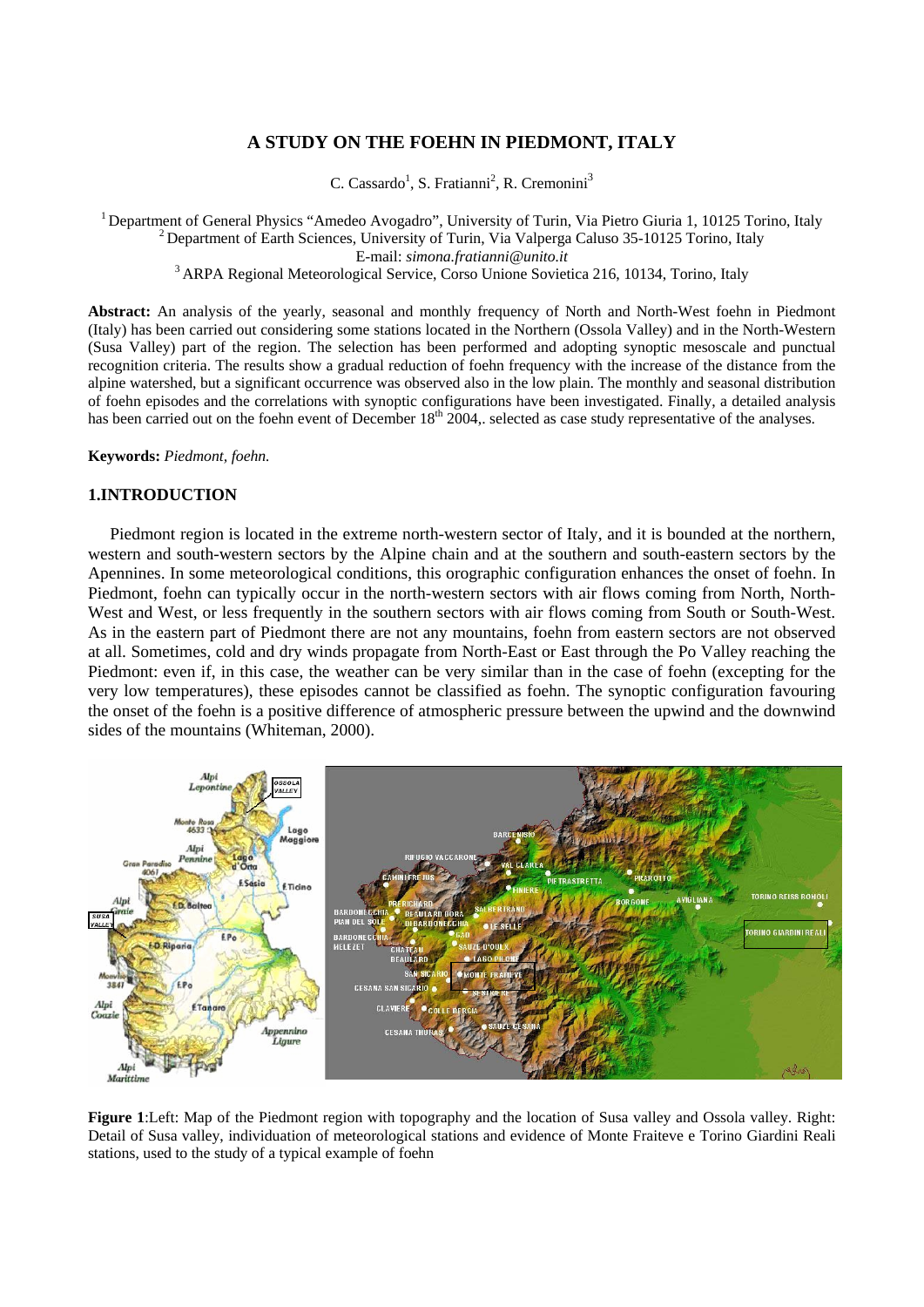#### **2.DATA AND METHODS**

The method used for selecting the foehn episodes in this paper was that of examining the daily weather bulletins issued by the meteorological service of ARPA Piemonte (Regional Agency Prevention and Environment), which report with high details both in time and space the most relevant phenomena. The period selected is from 2000 to 2005. ARPA Piemonte manages more than 400 meteo-hydrological groundstations connected in real time to the operative meteorological centre in Torino. Several stations (90 around), located aloft and among valleys, are equipped by anemometer, thermometer and hygrometer. The combined measurements of these sensors are used by ARPA Piemonte forecasters to detect foehn episodes. When a foehn episode begun in Piedmont region, mountainous stations simultaneously observe an increase of wind speed and a rotation of wind direction to western or north-western sectors, while plain stations evidence a wind direction rotation along the valley's axis. Contemporary, the temperature shows a sharp increase (which, in the strongest episodes, can also reach 10°C in 30 minutes) and the relative humidity decreases and reaches values of 15-20% (and sometimes even less).

#### **3.RESULTS**

To better explain the foehn behaviour in Piedmont, a typical episode is analysed in detail. A NW foehn event involving the western part of Piedmontese region, i.e. the zone comprised between the Western Alps and Turin occurred on 18<sup>th</sup> December, 2004. As the direction of synoptic flow was western, thus the Susa Valley has been taken as reference valley. Data measured by two meteorological stations displaced along the valley have been compared. The meteorological stations of "Mt. Fraiteve" (2700 m a.s.l.), hereafter MF, and "Torino Giardini Reali" (239 m a.s.l.), hereafter TGR, have been selected as representative of the flow at the crest level (MF) and at the end of the valley (TGR) (Fig.1, right). Since, during a foehn event, the air descends dry-adiabatically in the downstream region, potential temperature can be considered a good tracer for the air mass. In a typical case of foehn, potential temperature at the downstream station should be equal or higher than the one at the reference station (Fig.2).

The trends of temperature, relative humidity and wind speed during the foehn episode in the downwind station of TGR have been examined. The onset of the foehn is revealed by the abrupt variations of temperature (Fig. 5) and relative humidity (Fig. 6) at 09:00 UTC. At the same time wind speed (Fig. 4) reaches 7 m/s (a value which can be considered not normal as the annual mean daily wind speed for this station is about 1 m/s) and the direction was NNW, i.e. almost aligned along the Susa Valley. In the same period the potential temperature of Turin was greater than the one of Mt. Fraiteve. This feature can be explained by turbulent vertical mixing of stably stratified air descending from the crest into the valley.

At 08:30 UTC, the potential temperature of the downstream station reached the one at the reference station. Until 15:00 UTC, the potential temperature in the Turin station remained higher than the one at the reference station: at Turin the maximum value was 287 K, and at Mt. Fraiteve 285 K. After 15:00 UTC, the behaviour of potential temperatures at the two stations was completely different. This event can be regarded as a typical example of western foehn in Piedmont. Northern foehn has more or less the same characteristics, but the temperature increment is sometimes lower, due to the lower temperature of air mass coming by North.

The meteorology forecasters of ARPA Piemonte Regional Weather Centre perform every day a subjective analysis based on the model's maps and on the observations carried out in the hydro-meteorological stations of the regional network. For the detection of foehn, in particular, as "rules of thumb", the following events are investigated:

- Sharp increase in temperature;
- Quasi-simultaneous sharp decrease in relative humidity;
- Quasi-simultaneous sharp increase in wind speed;
- Quasi-simultaneous sharp turn of wind direction along the valley axis and towards down slope.

The number of foehn episodes (hereafter FE) occurred during the six years period examined and the corresponding number of days with foehn (DF) were considered (Tab. 1).The total number of DF was 334, which corresponds to 56 $\pm$ 8 DF per year. The duration of a FE can be even larger than 6 consecutive days, but in the majority of cases is limited to 3 days or less. Despite of the correlation with the persistence of the baric situation that generated the foehn (Barry, 1992), it is not rare that local factors cause major alterations like an interruption of the phenomenon.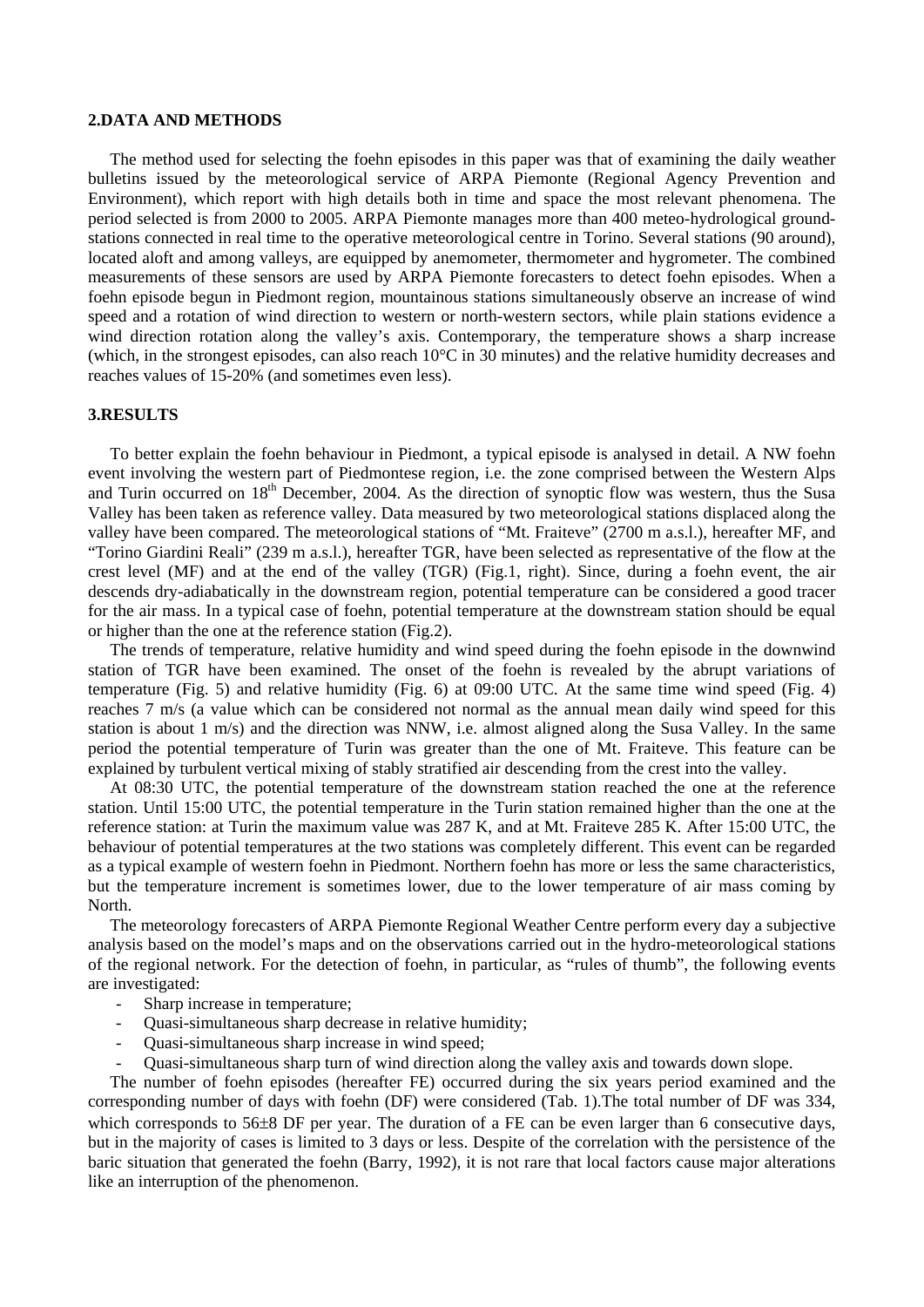Each Alpine meteorologist knows very well that every Alpine area has its own foehn climatology. However, the Piedmontese valleys where foehn can penetrate more easily are generally the Susa valley (on W) and the Ossola valley (at North). As it can be seen in Table 2, the Susa valley experiences 19 DF per year and the Ossola valley 13 DF per year, while in other 9 cases per year foehn involve both valleys contemporary, and in other 10 cases per year foehn involves the whole Piedmont. We can also notice as only in 3 cases over a total of 56 (per year) the foehn do not occur in Susa and Ossola valleys.



**Figure 2**: Trend of potential temperature (in K) during the foehn episode of 12/18/2004. The vertical lines indicate the beginning and the end of the foehn episode in Turin.



**Figure 4**: Trend of wind gusts (in m/s) during the foehn episode of 12/18/2004. The vertical lines indicate the beginning and the end of the foehn episode in Turin.



during the foehn episode of 12/18/2004. The vertical lines indicate the beginning and the end of the foehn episode in Turin.



**Figure 3**: Trend of wind direction (in degrees) during the foehn episode of 12/18/2004. The vertical lines indicate the beginning and the end of the foehn episode in Turin. Hours expressed in local time (1 hour more than UTC).



**Figure 5**: Trend of temperature (in k) **Figure 6**: Trend of relative humidity (in %) during the foehn episode of 12/18/2004. The vertical lines indicate the beginning and the end of the foehn episode in Turin.

**Table 1**: Number of days in which foehn has been observed in the specified areas. The numbers referred to the row "Susa valley" indicate the cases in which foehn has been observed only in Susa valley.

| $5000 + 0000$<br>111010000 0110 00000 111 11111011 1001111 1100 00011 00001 1 000 0111 1 111 10000 1 01110 1 |      |      |      |      |      |      |         |              |  |  |  |  |
|--------------------------------------------------------------------------------------------------------------|------|------|------|------|------|------|---------|--------------|--|--|--|--|
| Areas concerning foehn                                                                                       | 2000 | 2001 | 2002 | 2003 | 2004 | 2005 | Average | <b>Sigma</b> |  |  |  |  |
| Susa Valley                                                                                                  | 20   | 12   | 24   | 16   | 24   |      | 19      |              |  |  |  |  |
| Ossola Valley                                                                                                | 16   | 13   |      |      |      | 14   |         |              |  |  |  |  |
| Susa and Ossola Valley                                                                                       | 26   |      | 12   |      |      |      |         |              |  |  |  |  |
| Other Valleys                                                                                                |      |      |      |      |      |      |         |              |  |  |  |  |
| <b>Extended To Piedmont</b>                                                                                  |      |      | 10   |      |      | 12   | 10      |              |  |  |  |  |
| Sum Of Days                                                                                                  | 70   | 46   | 55   | 48   | 63   | 52   | 56      |              |  |  |  |  |

Regarding the seasonal distribution of DF, foehn episodes are seldom extended to the whole region, but they often concern only determined Piedmontese areas. The most affected zones are mainly north and west, mostly in winter, followed by north-west, mostly in autumn (Tab. 2). The southern sector is affected by very sporadic foehn events which never occur in Spring (3 days). As a general rule, the season with highest DF is winter, followed by autumn (Tab. 3). DF from North have their maxima in Winter and Autumn, with the